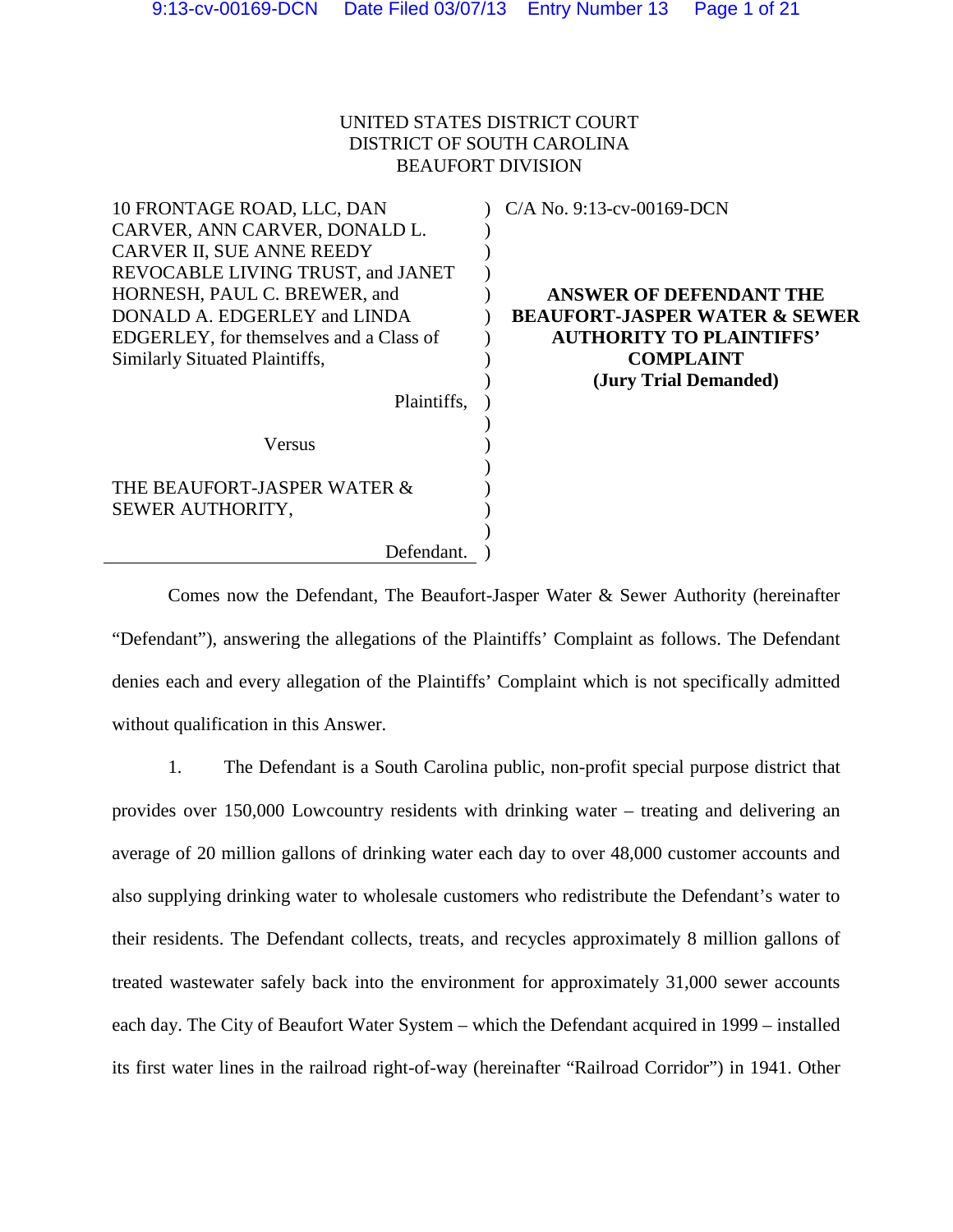utilities, including SCE&G's predecessor in 1931, were also granted licenses and easements throughout the years to install and operate infrastructure in the Railroad Corridor. Prior to purchasing the Railroad Corridor, the Defendant had over 35,000 feet of buried infrastructure in place in the Railroad Corridor. The Defendant had been granted the right to place that infrastructure by the owners of the Railroad Corridor at their respective times. The Defendant denies any and all allegations that it has improperly or illegally invaded or clouded the Plaintiffs' fee ownership in their subsurface and aerial rights in the Railroad Corridor. Furthermore, the Plaintiffs' and those that they allege are similarly situated were members of a class action lawsuit brought against the United States alleging a Fifth Amendment taking of their property interest to the extent that the National Trails System Act, 16 U.S.C. § 1247, operated to forestall their rights to the use and enjoyment of their property adjacent to the Railroad Corridor; and they have been fully compensated for the same.

## **AS TO THE NATURE OF ACTION**

2. The allegations contained in Paragraph 1 of the Plaintiffs' Complaint are not directed at the Defendant and/or contain conclusions of law to which no response is required. To the extent a response is required, the Defendant admits only that Plaintiffs are seeking certification of a class to bring this action. The Defendant denies all remaining and inconsistent allegations contained in Paragraph 1 of the Plaintiffs' Complaint and denies that this is a proper case for class certification.

3. The allegations contained in Paragraph 2 of the Plaintiffs' Complaint contain conclusions of law to which no response is required. To the extent a response is required, the Defendant craves reference to the real property transactions and easement(s) referenced and denies all allegations inconsistent therewith.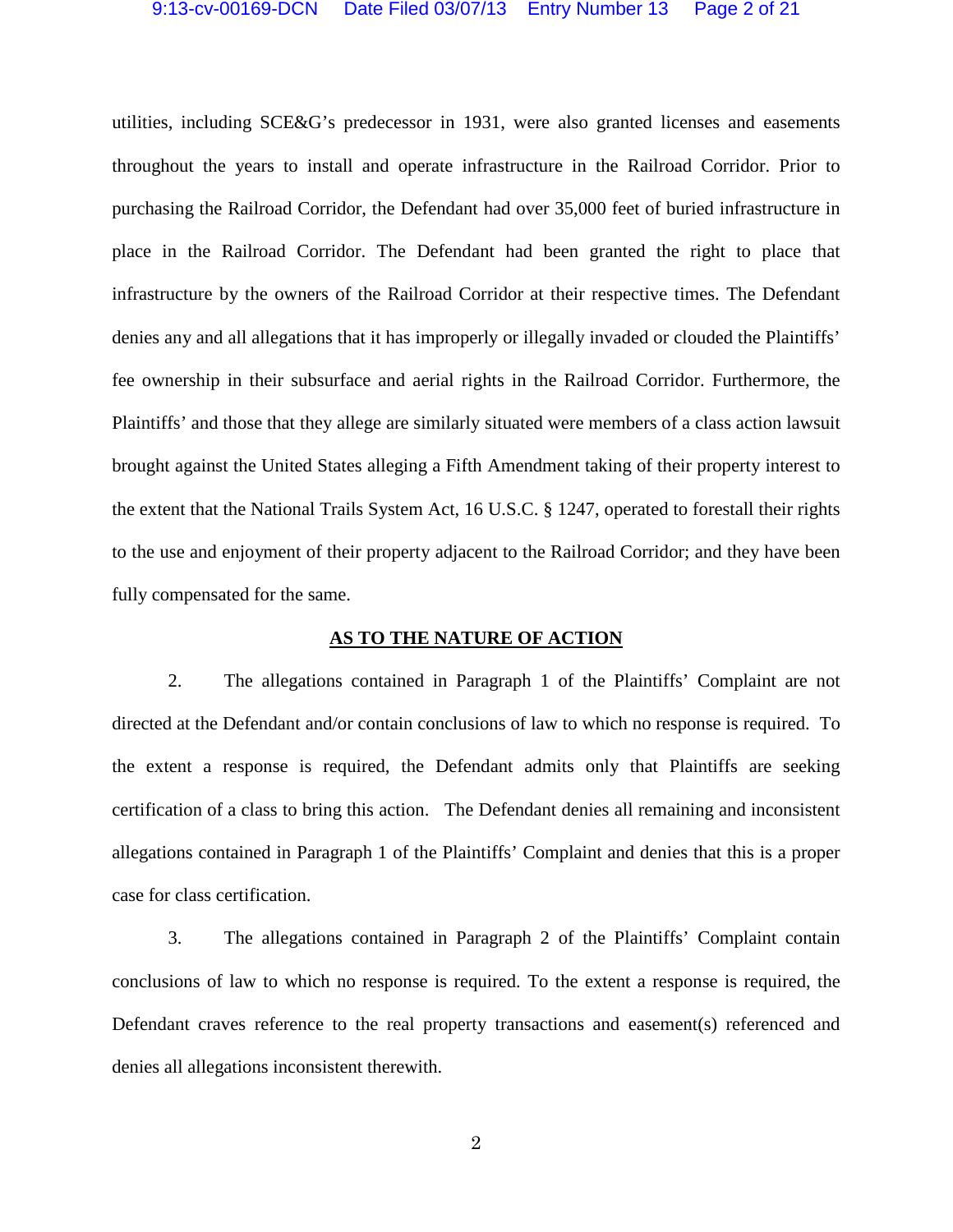## 9:13-cv-00169-DCN Date Filed 03/07/13 Entry Number 13 Page 3 of 21

4. The allegations contained in Paragraph 3 of the Plaintiffs' Complaint contain conclusions of law to which no response is required. To the extent a response is required, Defendant craves reference to the real property transactions and easement(s) referenced and denies all allegations inconsistent therewith. The Defendant denies that it has improperly and illegally invaded and clouded Plaintiffs' fee ownership in their subsurface and aerial rights associated with the right-of-way.

5. In response to Paragraph 4 of the Plaintiffs' Complaint, the Defendant admits that Plaintiffs are seeking on behalf of themselves and others who they allege are similarly situated actual and statutory damages, attorneys' fees, and costs, but the Defendant denies this is a proper case for a class action. All remaining and inconsistent allegations contained in Paragraph 4 of Plaintiffs' Complaint are denied.

#### **AS TO THE PARTIES**

6. The Defendant is without sufficient knowledge or information at this time to form a belief as to the truth of the allegations contained in Paragraph 5 of Plaintiffs' Complaint; accordingly, those allegations are denied.

7. The Defendant is without sufficient knowledge or information at this time to form a belief as to the truth of the allegations contained in Paragraph 6 of Plaintiffs' Complaint; accordingly, those allegations are denied.

8. The Defendant is without sufficient knowledge or information at this time to form a belief as to the truth of the allegations contained in Paragraph 7 of Plaintiffs' Complaint; accordingly, those allegations are denied.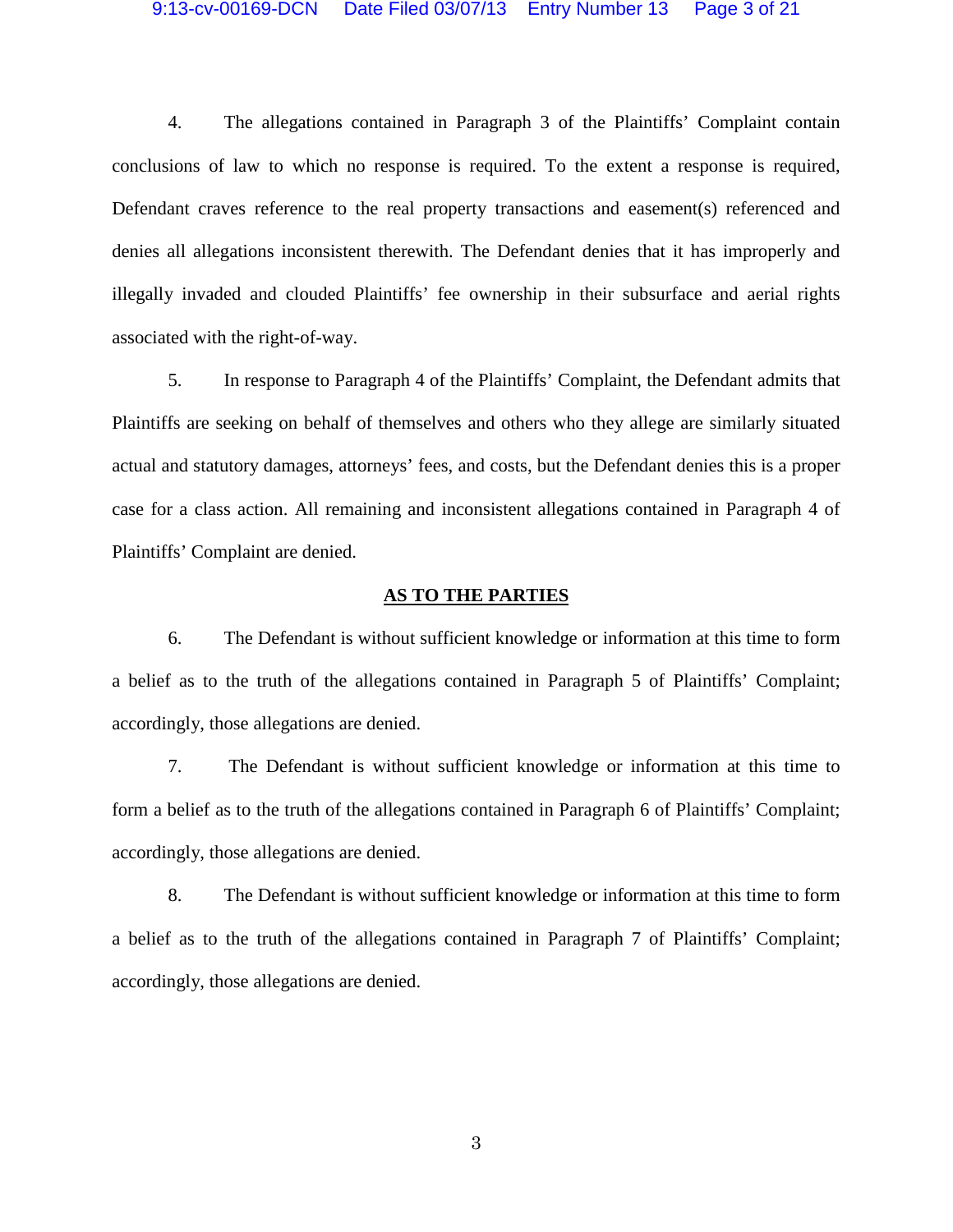9. The Defendant is without sufficient knowledge or information at this time to form a belief as to the truth of the allegations contained in Paragraph 8 of Plaintiffs' Complaint; accordingly, those allegations are denied.

10. The Defendant admits the allegations contained in Paragraph 9 of the Plaintiffs' Complaint.

## **AS TO JURISDICTION AND VENUE**

11. Paragraph 10 of the Plaintiffs' Complaint contains conclusions of law to which no response is required. To the extent a response is required, the Defendant denies the allegations contained in Paragraph 10 of Plaintiffs' Complaint.

12. Paragraph 11 of the Plaintiffs' Complaint contains conclusions of law to which no response is required. To the extent a response is required, the Defendant denies the allegations contained in Paragraph 11 of Plaintiffs' Complaint.

### **AS TO FACTS PERTINENT TO ALL CAUSES FOR RELIEF**

13. The allegations contained in Paragraph 12 of the Plaintiff's Complaint are not directed at the Defendant and contain conclusions of law and, therefore, no response is required. To the extent a response is required, the Defendant craves reference to the cited legislation and denies any allegations inconsistent therewith.

14. The allegations contained in Paragraph 13 of the Plaintiff's Complaint are not directed at the Defendant and contain conclusions of law and, therefore, no response is required. To the extent a response is required, the Defendant admits that the Port Royal Railroad was not completed until 1871. By way of further response, the Defendant craves reference to the referenced constitutional provision and denies all allegations inconsistent therewith.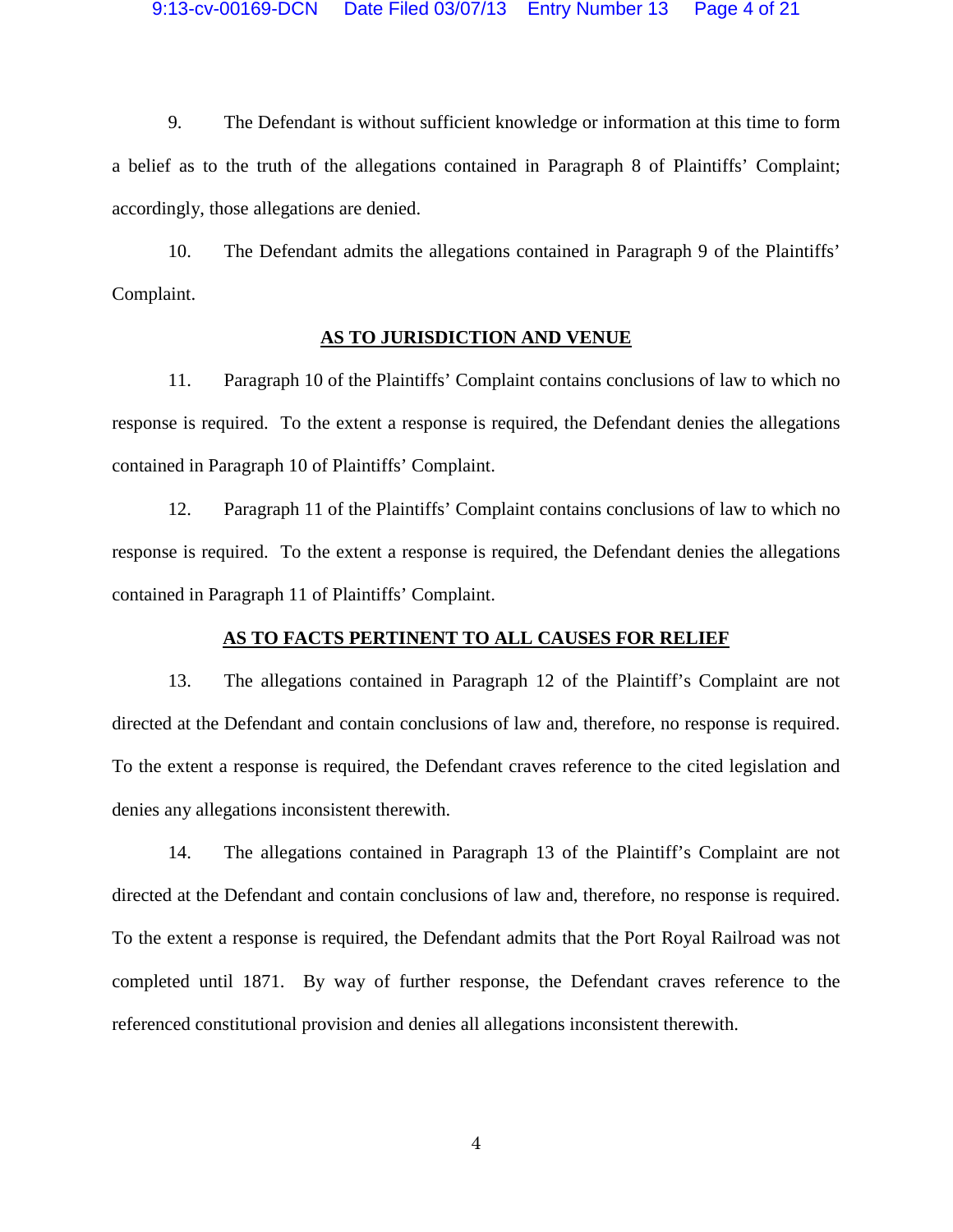### 9:13-cv-00169-DCN Date Filed 03/07/13 Entry Number 13 Page 5 of 21

15. The allegations contained in Paragraph 14 of the Plaintiff's Complaint are not directed at the Defendant and contain conclusions of law and, therefore, no response is required. To the extent a response is required, in response to the allegations contained in the first sentence of Paragraph 14 of the Plaintiff's Complaint, the Defendant craves reference to the cited legislation and denies all allegations inconsistent therewith. The allegations contained in the second sentence of Paragraph 14 of the Plaintiff's Complaint contain conclusions of law to which no response is required. To the extent a response is required, the Defendant denies the allegations contained in the second sentence of Paragraph 14 of the Plaintiffs' Complaint.

16. The allegations contained in Paragraph 15 of the Plaintiff's Complaint are not directed at the Defendant and contain conclusions of law and, therefore, no response is required. To the extent a response is required, in response to the allegations contained in the first and second sentences of Paragraph 15 of the Plaintiff's Complaint, the Defendant craves reference to the cited legislation and denies all allegations inconsistent therewith. The allegations contained in the third sentence of Paragraph 15 of the Plaintiff's Complaint contain conclusions of law to which no response is required. To the extent a response is required, the Defendant denies the allegations contained in Paragraph 15.

17. The allegations contained in Paragraph 16 of the Plaintiff's Complaint are not directed at the Defendant and contain conclusions of law and, therefore, no response is required. To the extent a response is required, the Defendant craves reference to the applicable corporate and property records and denies all allegations inconsistent therewith.

18. The allegations contained in Paragraph 17 of the Plaintiff's Complaint are not directed at the Defendant and contain conclusions of law and, therefore, no response is required.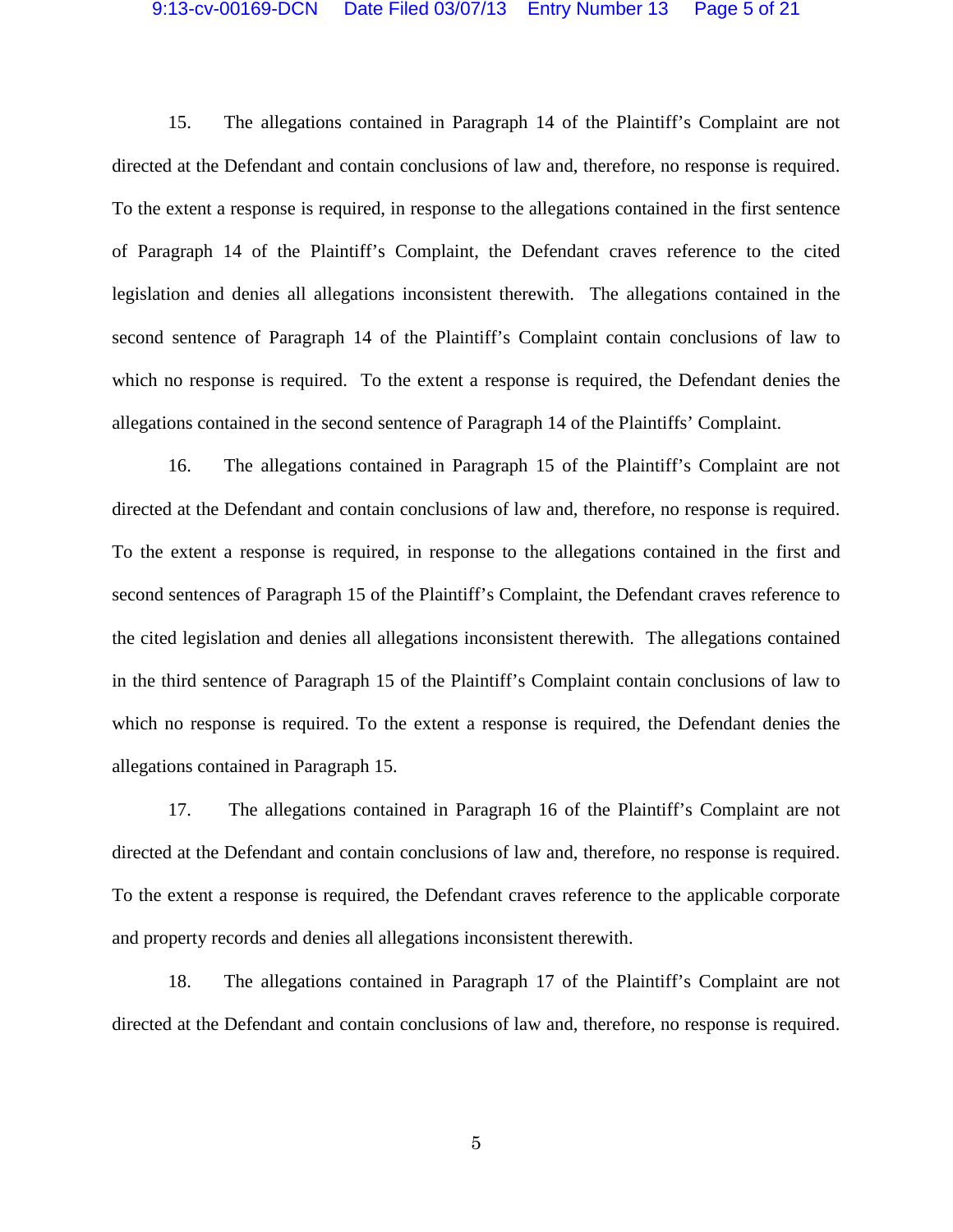### 9:13-cv-00169-DCN Date Filed 03/07/13 Entry Number 13 Page 6 of 21

To the extent a response is required, the Defendant craves reference to the applicable government, corporate, and property records and denies all allegations inconsistent therewith.

19. The allegations contained in Paragraph 18 of the Plaintiff's Complaint are not directed at the Defendant and contain conclusions of law and, therefore, no response is required. To the extent a response is required, the Defendant craves reference to the cited legislation and denies any allegations inconsistent therewith.

20. The allegations contained in Paragraph 19 of the Plaintiff's Complaint are not directed at the Defendant and contain conclusions of law and, therefore, no response is required. To the extent a response is required, the Defendant craves reference to the cited legislation and denies any allegations inconsistent therewith.

21. The allegations contained in Paragraph 20 of the Plaintiff's Complaint are not directed at the Defendant and contain conclusions of law and, therefore, no response is required. To the extent a response is required, the Defendant craves reference to the cited legislation and denies any allegations inconsistent therewith.

22. The allegations contained in Paragraph 21 of the Plaintiff's Complaint are not directed at the Defendant and contain conclusions of law and, therefore, no response is required. To the extent a response is required, the Defendant craves reference to the cited legislation and denies any allegations inconsistent therewith.

23. The allegations contained in Paragraph 22 of the Plaintiff's Complaint are not directed at the Defendant and contain conclusions of law and, therefore, no response is required. To the extent a response is required, the Defendant craves reference to the relevant legislation and denies any allegations inconsistent therewith.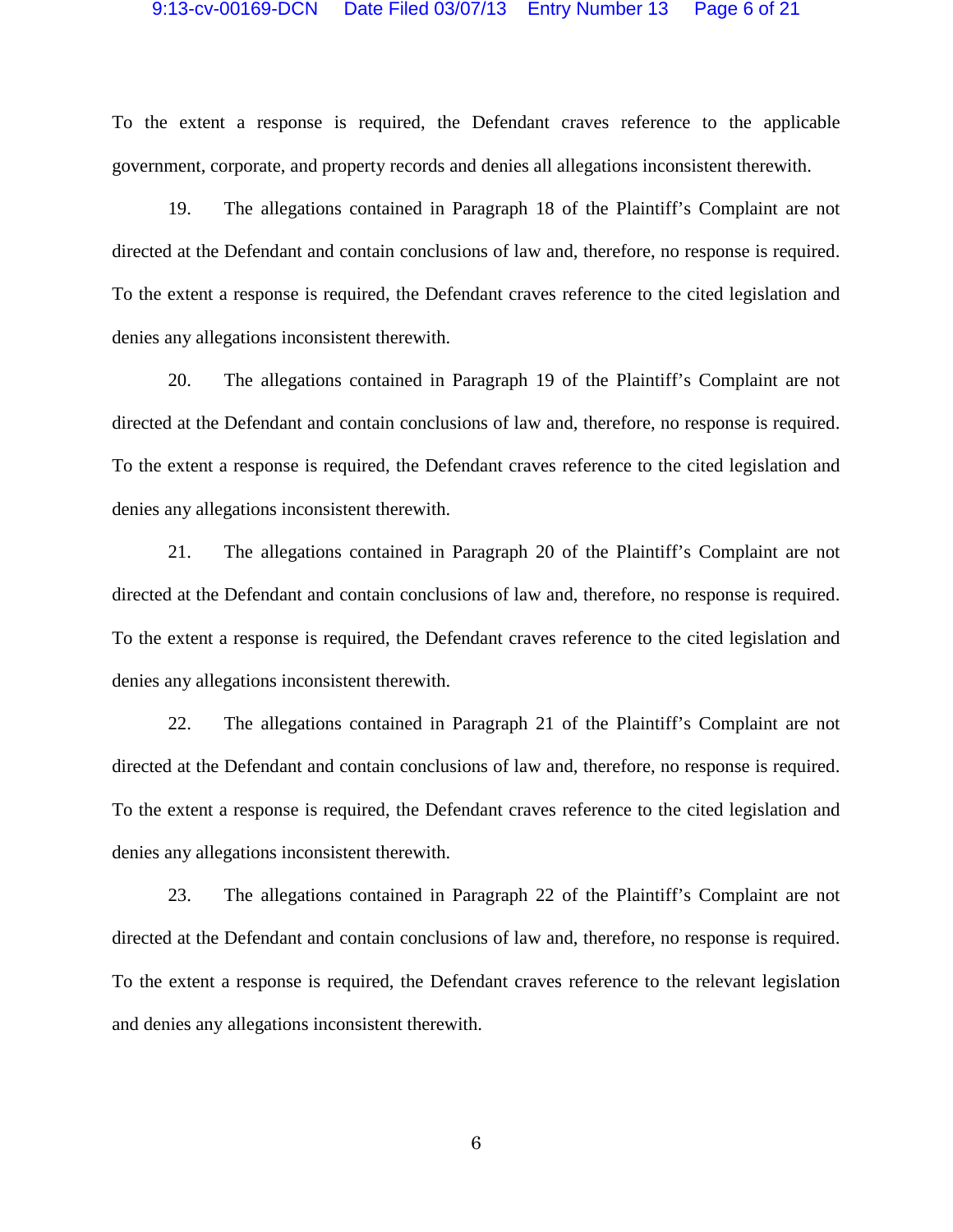### 9:13-cv-00169-DCN Date Filed 03/07/13 Entry Number 13 Page 7 of 21

24. The allegations contained in Paragraph 23 of the Plaintiff's Complaint are not directed at the Defendant and contain conclusions of law and, therefore, no response is required. To the extent a response is required, the Defendant craves reference to the relevant legislation and denies any allegations inconsistent therewith.

25. In response to the allegations contained in Paragraph 24 of the Plaintiffs' Complaint, the Defendant admits only that it commissioned a survey of the railroad's right-ofway. By way of further response, the Defendant craves reference to the survey and denies any allegations inconsistent therewith.

26. The Defendant denies the allegations contained in Paragraph 25 of Plaintiffs' Complaint.

27. The allegations contained in Paragraph 26 of the Plaintiff's Complaint are not directed at the Defendant and contain conclusions of law and, therefore, no response is required. To the extent a response is required, the Defendant craves reference to the cited Notice of Intent to Terminate Service and Request for Issuance of Notice of Interim Trail Use/Railbanking and denies any allegations inconsistent therewith.

28. In response to the allegations contained in Paragraph 27 of the Plaintiffs' Complaint, including subparagraphs (a) through (g), the Defendant craves reference to the purchase contract along with any attachments, exhibits, riders, additions, or amendments to the same and denies any allegations inconsistent therewith.

29. In response to the allegations contained in Paragraph 28 of the Plaintiffs' Complaint, the Defendant craves reference to the purchase contract along with any attachments, exhibits, riders, additions, or amendments to the same and denies any allegations inconsistent therewith.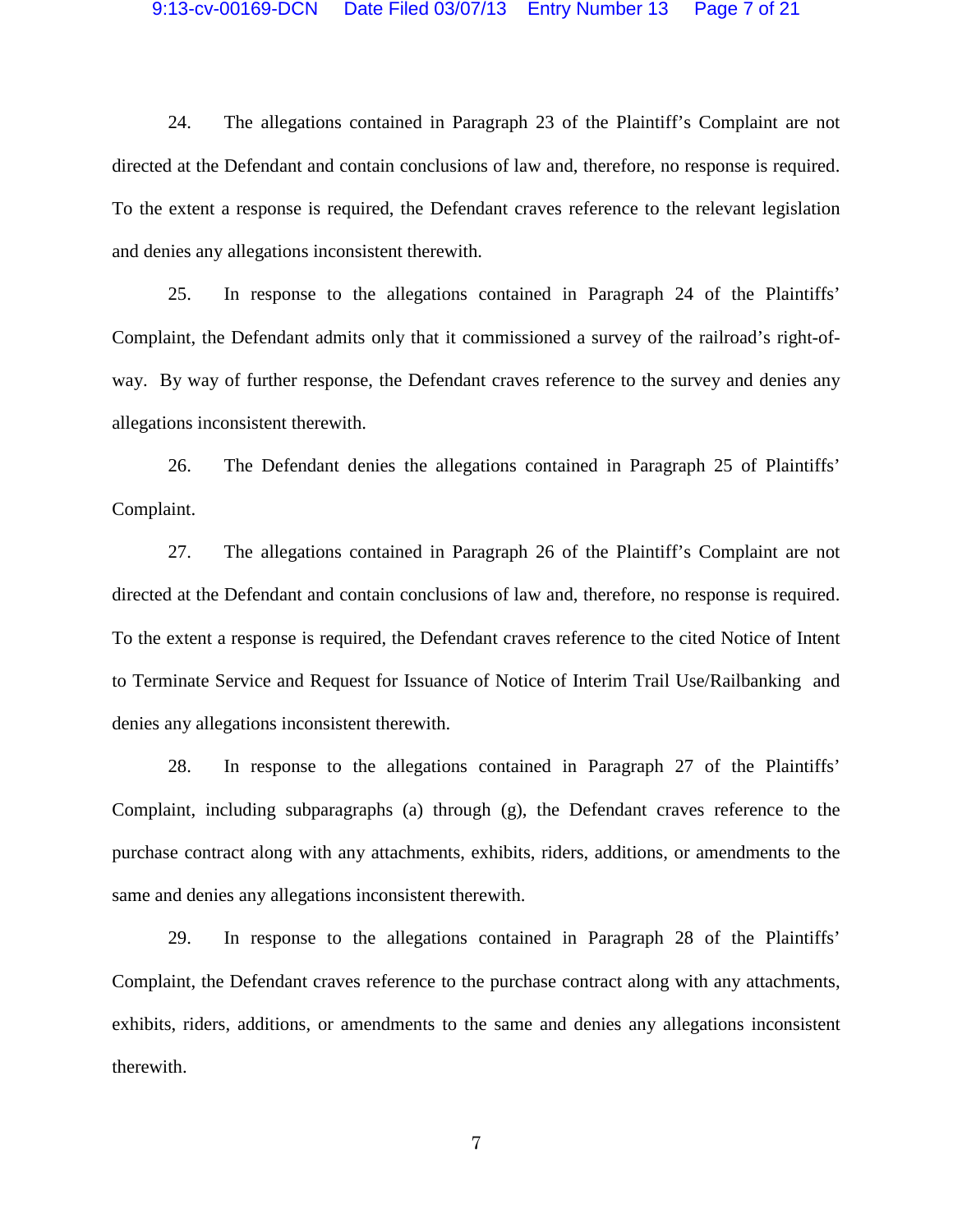## 9:13-cv-00169-DCN Date Filed 03/07/13 Entry Number 13 Page 8 of 21

30. The allegations contained in Paragraph 29 of the Plaintiff's Complaint are not directed at the Defendant and contain conclusions of law and, therefore, no response is required. To the extent a response is required, the Defendant craves reference to the cited NITU and denies any allegations inconsistent therewith.

31. In response to the allegations contained in Paragraph 30 of the Plaintiffs' Complaint, including subparagraphs (a) through (h), the Defendant craves reference to the Memorandum of Understanding along with any attachments, exhibits, riders, additions, or amendments to the same and denies any allegations inconsistent therewith.

32. In response to the allegations contained in Paragraph 31 of the Plaintiffs' Complaint, the Defendant craves reference to the purchase contract and Memorandum of Understanding along with any attachments, exhibits, riders, additions, or amendments to the same and denies any allegations inconsistent therewith. By way of further response, the Defendant denies that it engaged in any "illegal" activity as alleged in Paragraph 31 of the Plaintiffs' Complaint.

33. In response to the allegations contained in Paragraph 32 of the Plaintiffs' Complaint, including subparagraphs (a) through (f), the Defendant craves reference to the Easement Agreement and Memorandum of Understanding along with any attachments, exhibits, riders, additions, or amendments to the same and denies any allegations inconsistent therewith.

34. The allegations contained in Paragraph 33 of the Plaintiff's Complaint contain conclusions of law and, therefore, no response is required. To the extent a response is required, the Defendant denies the allegations contained in Paragraph 33 of Plaintiffs' Complaint.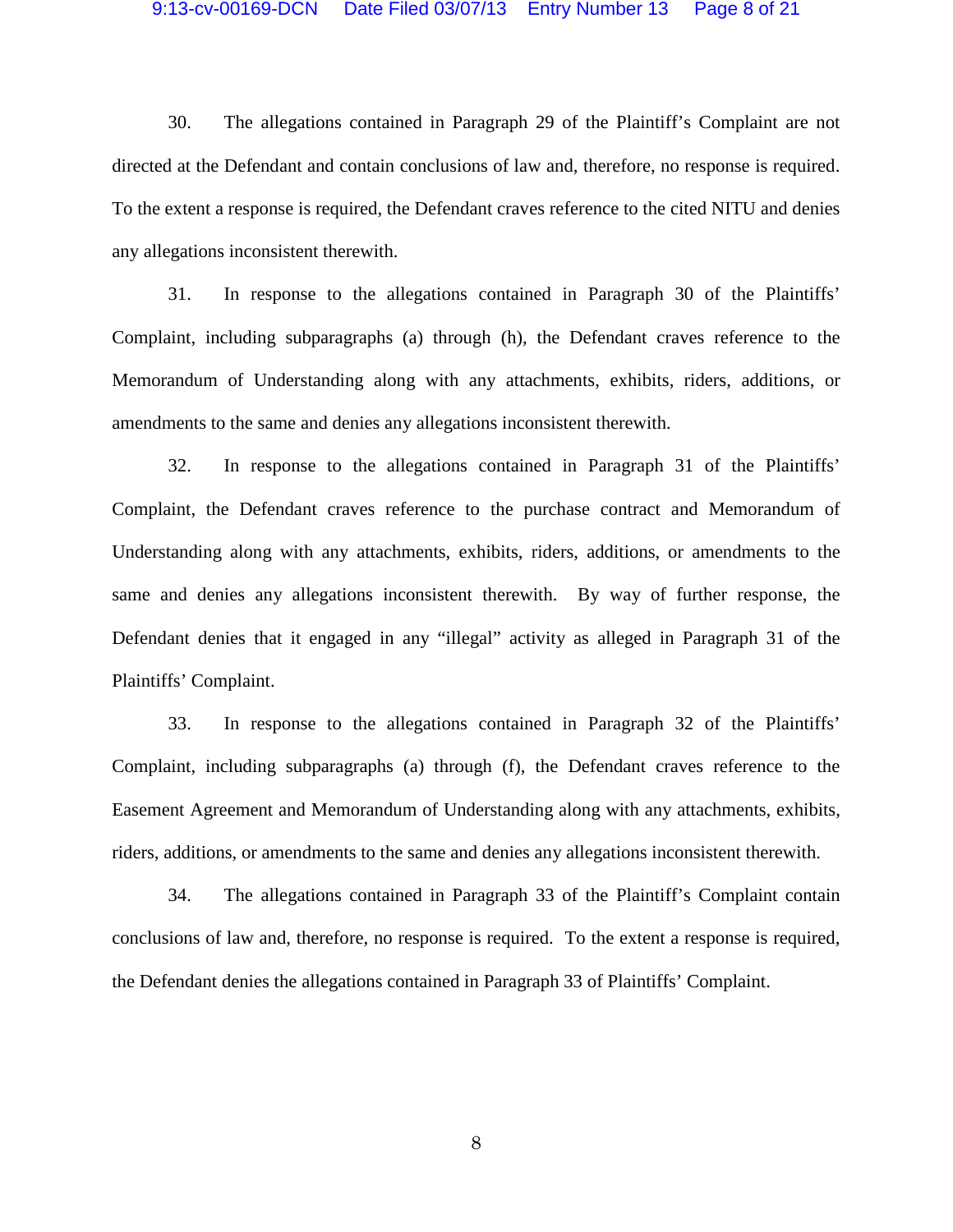## **AS TO COUNT I – CLASS ACTION**

35. In response to the allegations contained in Paragraph 34 of Plaintiffs' Complaint, the Defendant repeats, realleges, and incorporates by reference all the responses in this Answer as if fully set forth in their entirety in this Paragraph.

36. Paragraph 35 of the Plaintiffs' Complaint contains conclusions of law to which no response is required. To the extent a response is required, the Defendant denies the allegations contained in Paragraph 35 of Plaintiffs' Complaint.

37. Paragraph 36 of the Plaintiffs' Complaint contains conclusions of law to which no response is required. To the extent a response is required, the Defendant denies the allegations contained in Paragraph 36 of Plaintiffs' Complaint.

38. Paragraph 37 of the Plaintiffs' Complaint contains conclusions of law to which no response is required. To the extent a response is required, the Defendant craves reference to the relevant property records and denies the allegations inconsistent therewith.

39. Paragraph 38 of the Plaintiffs' Complaint contains conclusions of law to which no response is required. To the extent a response is required, the Defendant denies the allegations contained in Paragraph 38 of Plaintiffs' Complaint.

40. Paragraph 39 of the Plaintiffs' Complaint contains conclusions of law to which no response is required. To the extent a response is required, the Defendant denies the allegations contained in Paragraph 39 of Plaintiffs' Complaint.

41. Paragraph 40 of the Plaintiffs' Complaint contains conclusions of law to which no response is required. To the extent a response is required, the Defendant denies the allegations contained in Paragraph 40 of Plaintiffs' Complaint.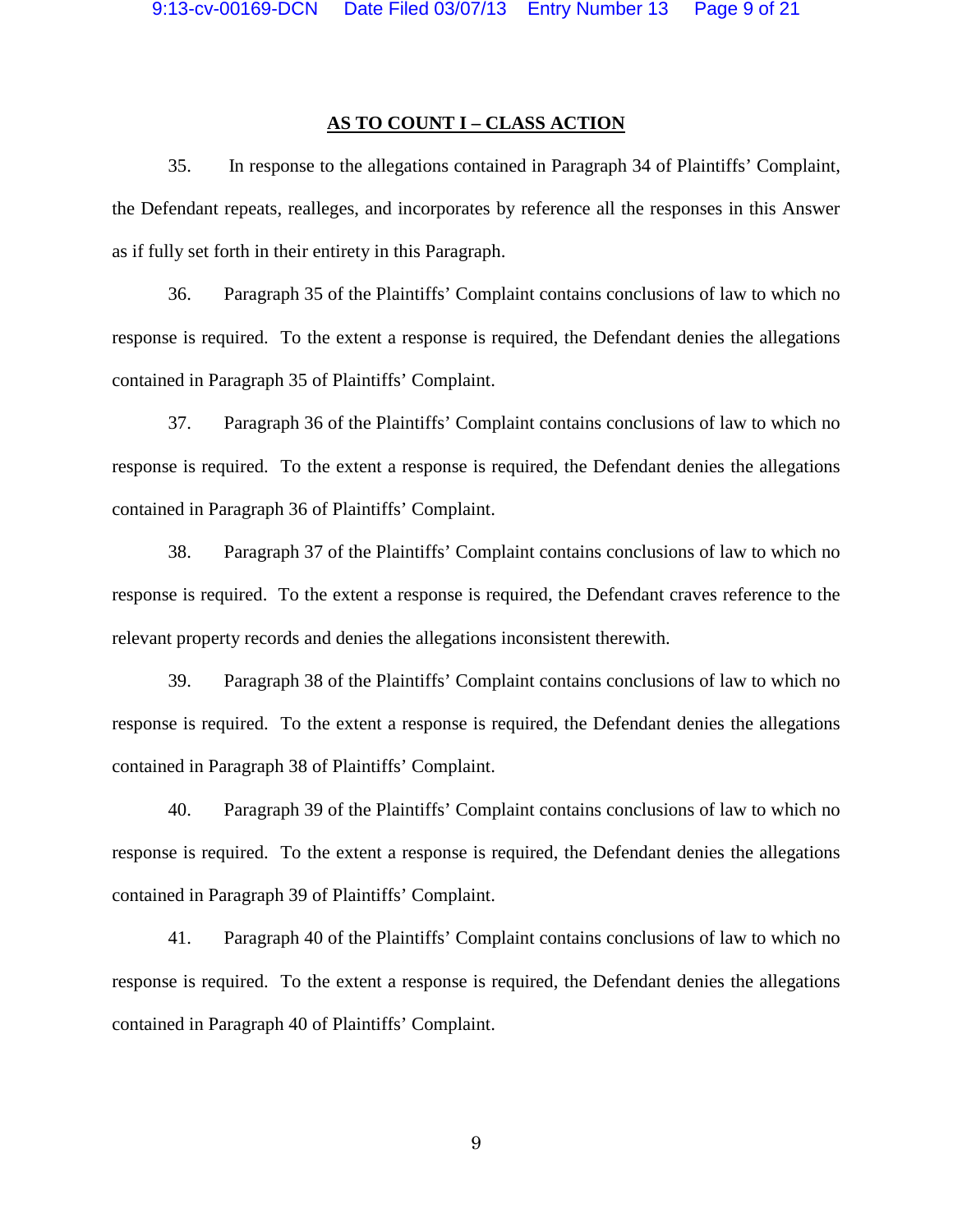42. Paragraph 41 of the Plaintiffs' Complaint contains conclusions of law to which no response is required. To the extent a response is required, the Defendant denies the allegations contained in Paragraph 41 of Plaintiffs' Complaint.

43. Paragraph 42 of the Plaintiffs' Complaint contains conclusions of law to which no response is required. To the extent a response is required, the Defendant denies the allegations contained in Paragraph 42 of Plaintiffs' Complaint.

### **AS TO COUNT II – INVERSE CONDEMNATION**

44. In response to the allegations contained in Paragraph 43 of Plaintiffs' Complaint, the Defendant repeats, realleges, and incorporates by reference all the responses in this Answer as if fully set forth in their entirety in this Paragraph.

45. In response to the allegations contained in Paragraph 44 of Plaintiffs' Complaint, the Defendant admits that it is a public, non-profit organization created by the South Carolina legislature pursuant to the Code of Laws of South Carolina 1976 Annotated § 6-37-10 et seq. All remaining and inconsistent allegations contained in Paragraph 44 of Plaintiffs' Complaint are denied.

46. In response to the allegations contained in Paragraph 45 of Plaintiffs' Complaint, the Defendant craves reference to the legislation, property records, and other records referenced and denies all allegations inconsistent therewith.

47. In response to the allegations contained in Paragraph 46 of Plaintiffs' Complaint, the Defendant craves reference to the documents referenced and denies all allegations inconsistent therewith.

48. The Defendant denies the allegations contained in Paragraph 47 of Plaintiffs' Complaint as written.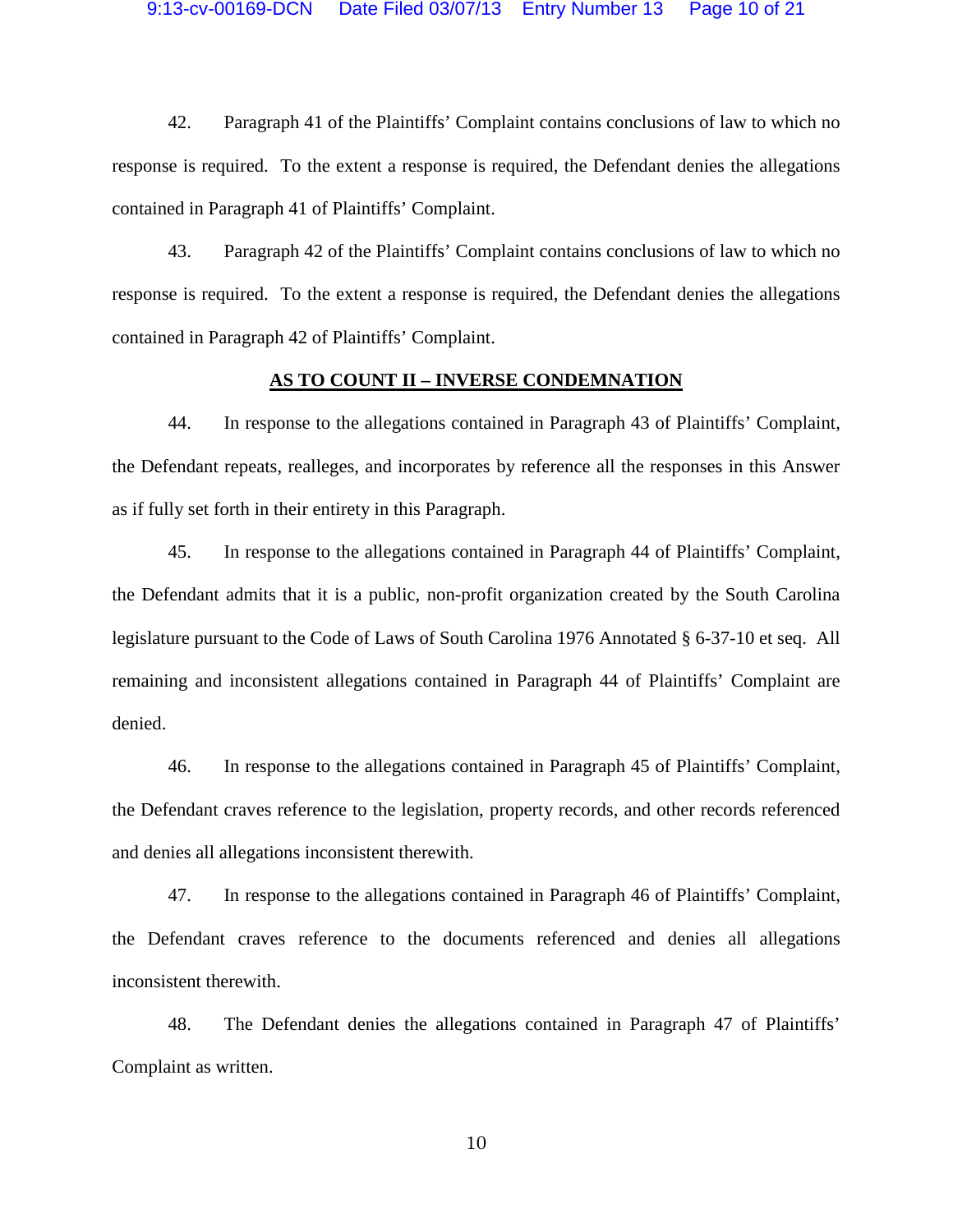## 9:13-cv-00169-DCN Date Filed 03/07/13 Entry Number 13 Page 11 of 21

49. Paragraph 48 of the Plaintiffs' Complaint contains conclusions of law to which no response is required. To the extent a response is required, the Defendant denies the allegations contained in Paragraph 48 of Plaintiffs' Complaint.

50. Paragraph 49 of the Plaintiffs' Complaint contains conclusions of law to which no response is required. To the extent a response is required, the Defendant denies the allegations contained in Paragraph 49 of Plaintiffs' Complaint.

51. Paragraph 50 of the Plaintiffs' Complaint contains conclusions of law to which no response is required. To the extent a response is required, the Defendant denies the allegations contained in Paragraph 50 of Plaintiffs' Complaint.

## **AS TO COUNT III - TRESPASS**

52. In response to the allegations contained in Paragraph 51 of Plaintiffs' Complaint, the Defendant repeats, realleges, and incorporates by reference all the responses in this Answer as if fully set forth in their entirety in this Paragraph.

53. Paragraph 52 of the Plaintiffs' Complaint contains conclusions of law to which no response is required. To the extent a response is required, the Defendant craves reference to the cited legislation and property records and denies any allegations inconsistent therewith.

54. The Defendant denies the allegations contained in Paragraphs 53 of Plaintiffs' Complaint.

55. Paragraph 54 of the Plaintiffs' Complaint contains conclusions of law to which no response is required. To the extent a response is required, the Defendant denies the allegations contained in Paragraph 54 of Plaintiffs' Complaint.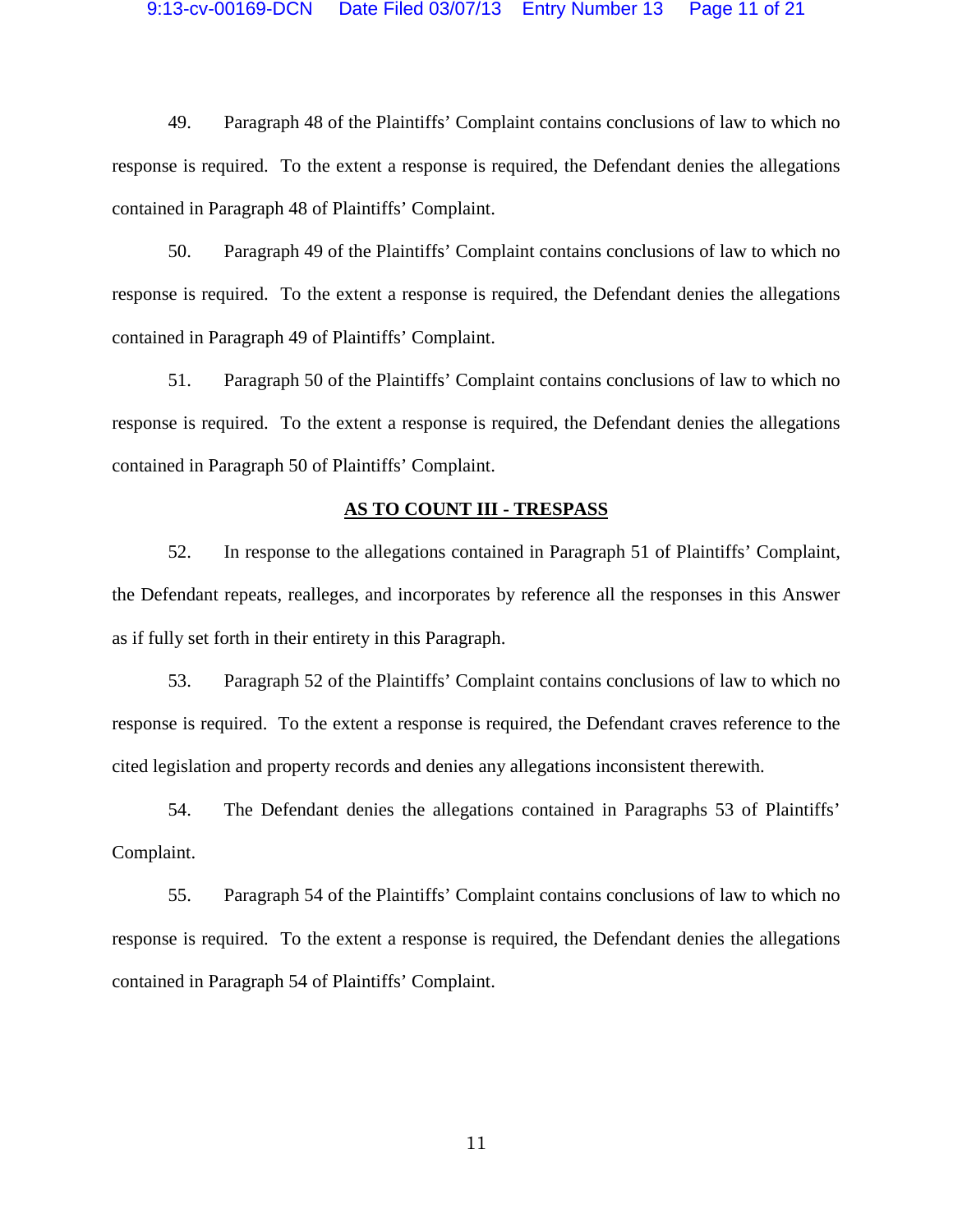#### 9:13-cv-00169-DCN Date Filed 03/07/13 Entry Number 13 Page 12 of 21

56. Paragraph 55 of the Plaintiffs' Complaint contains conclusions of law to which no response is required. To the extent a response is required, the Defendant denies the allegations contained in Paragraph 55 of Plaintiffs' Complaint.

57. Paragraph 56 of the Plaintiffs' Complaint contains conclusions of law to which no response is required. To the extent a response is required, the Defendant denies the allegations contained in Paragraph 56 of Plaintiffs' Complaint.

58. Paragraph 57 of the Plaintiffs' Complaint contains conclusions of law to which no response is required. To the extent a response is required, the Defendant denies the allegations contained in Paragraph 57 of Plaintiffs' Complaint.

### **AS TO COUNT IV – UNJUST ENRICHMENT**

59. In response to the allegations contained in Paragraph 58 of Plaintiffs' Complaint, the Defendant repeats, realleges, and incorporates by reference all the responses in this Answer as if fully set forth in their entirety in this Paragraph.

60. Paragraph 59 of the Plaintiffs' Complaint contains conclusions of law to which no response is required. To the extent a response is required, the Defendant denies the allegations contained in Paragraph 59 of Plaintiffs' Complaint.

61. Paragraph 60 of the Plaintiffs' Complaint contains conclusions of law to which no response is required. To the extent a response is required, the Defendant denies the allegations contained in Paragraph 60 of Plaintiffs' Complaint.

62. Paragraph 61 of the Plaintiffs' Complaint contains conclusions of law to which no response is required. To the extent a response is required, the Defendant denies the allegations contained in Paragraph 61 of Plaintiffs' Complaint.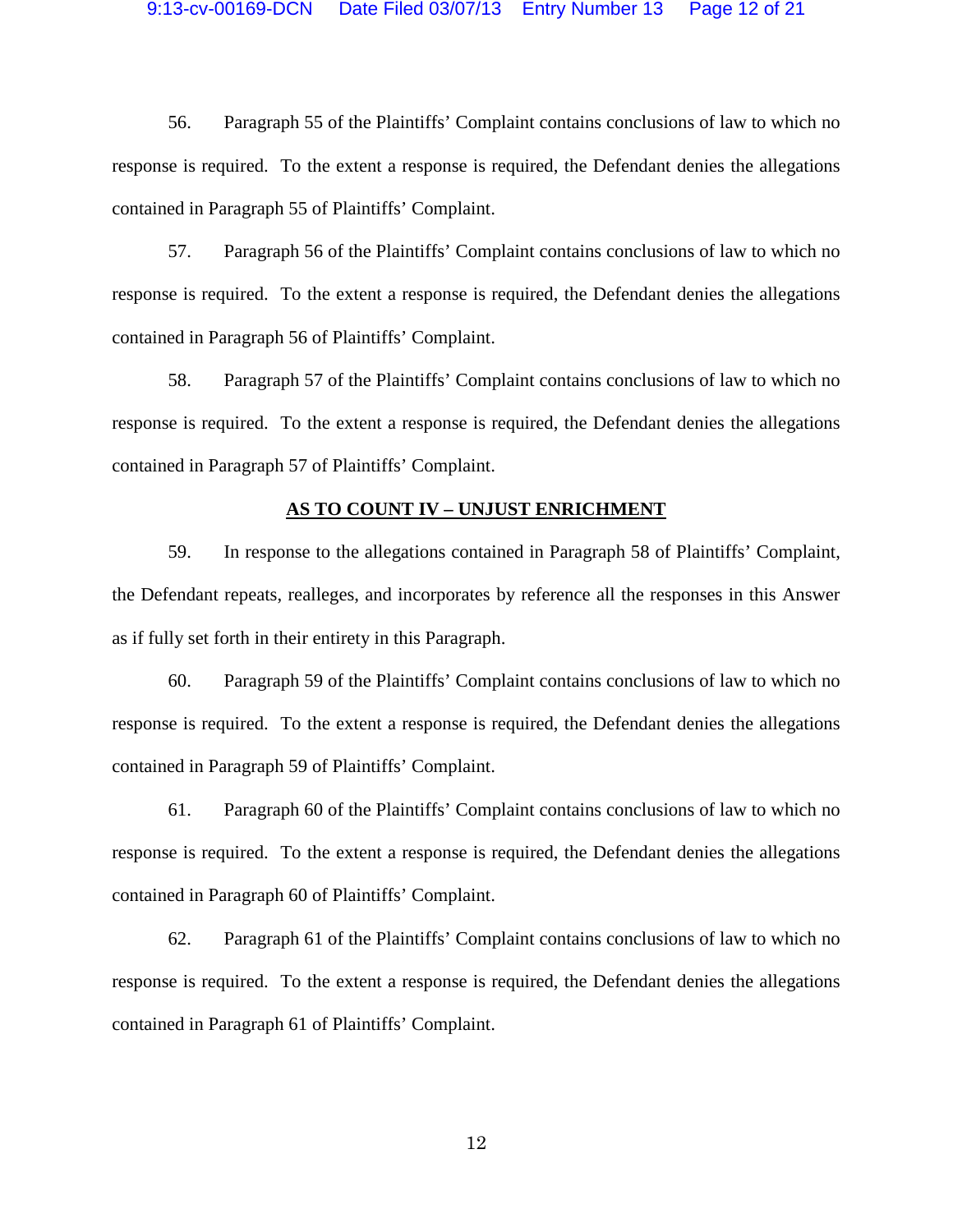#### 9:13-cv-00169-DCN Date Filed 03/07/13 Entry Number 13 Page 13 of 21

63. Paragraph 62 of the Plaintiffs' Complaint contains conclusions of law to which no response is required. To the extent a response is required, the Defendant denies the allegations contained in Paragraph 62 of Plaintiffs' Complaint.

64. Paragraph 63 of the Plaintiffs' Complaint contains conclusions of law to which no response is required. To the extent a response is required, the Defendant denies the allegations contained in Paragraph 63 of Plaintiffs' Complaint. Further responding, the Defendant denies that it has wrongfully and illegally sold an aerial easement for electrical lines.

65. Paragraph 64 of the Plaintiffs' Complaint contains conclusions of law to which no response is required. To the extent a response is required, the Defendant denies the allegations contained in Paragraph 64 of Plaintiffs' Complaint.

66. Paragraph 65 of the Plaintiffs' Complaint contains conclusions of law to which no response is required. To the extent a response is required, the Defendant denies the allegations contained in Paragraph 65 of Plaintiffs' Complaint.

67. Paragraph 66 of the Plaintiffs' Complaint contains conclusions of law to which no response is required. To the extent a response is required, the Defendant denies the allegations contained in Paragraph 66 of Plaintiffs' Complaint.

68. Paragraph 67 of the Plaintiffs' Complaint contains conclusions of law to which no response is required. To the extent a response is required, the Defendant denies the allegations contained in Paragraph 67 of Plaintiffs' Complaint.

69. Paragraph 68 of the Plaintiffs' Complaint contains conclusions of law to which no response is required. To the extent a response is required, the Defendant denies the allegations contained in Paragraph 68 of Plaintiffs' Complaint.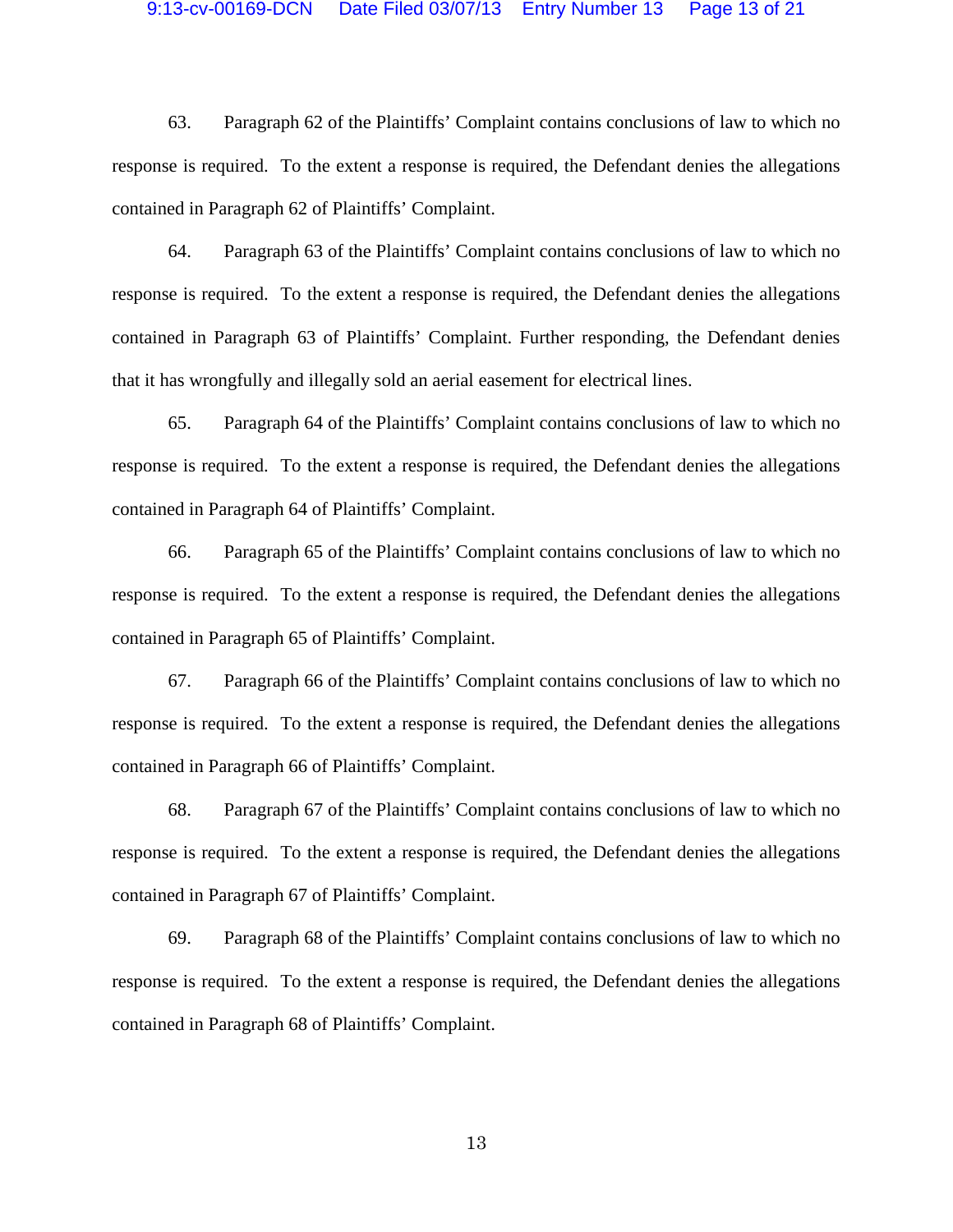70. Paragraph 69 of the Plaintiffs' Complaint contains conclusions of law to which no response is required. To the extent a response is required, the Defendant denies the allegations contained in Paragraph 69 of Plaintiffs' Complaint.

### **AS TO COUNT V – NEGLIGENT MISREPRESENTATION**

71. In response to the allegations contained in Paragraph 70 of Plaintiffs' Complaint, the Defendant repeats, realleges, and incorporates by reference all the responses in this Answer as if fully set forth in their entirety in this Paragraph.

72. The Defendant denies the allegations contained in Paragraphs 71 of Plaintiffs' Complaint.

73. The Defendant denies the allegations contained in Paragraphs 72 of Plaintiffs' Complaint.

74. Paragraph 73 of the Plaintiffs' Complaint contains conclusions of law to which no response is required. To the extent a response is required, the Defendant denies the allegations contained in Paragraph 73 of Plaintiffs' Complaint.

75. Paragraph 74 of the Plaintiffs' Complaint contains conclusions of law to which no response is required. To the extent a response is required, the Defendant denies the allegations contained in Paragraph 74 of Plaintiffs' Complaint.

76. Paragraph 75 of the Plaintiffs' Complaint contains conclusions of law to which no response is required. To the extent a response is required, the Defendant denies the allegations contained in Paragraph 75 of Plaintiffs' Complaint.

77. Paragraph 76 of the Plaintiffs' Complaint contains conclusions of law to which no response is required. To the extent a response is required, the Defendant is without tinfomration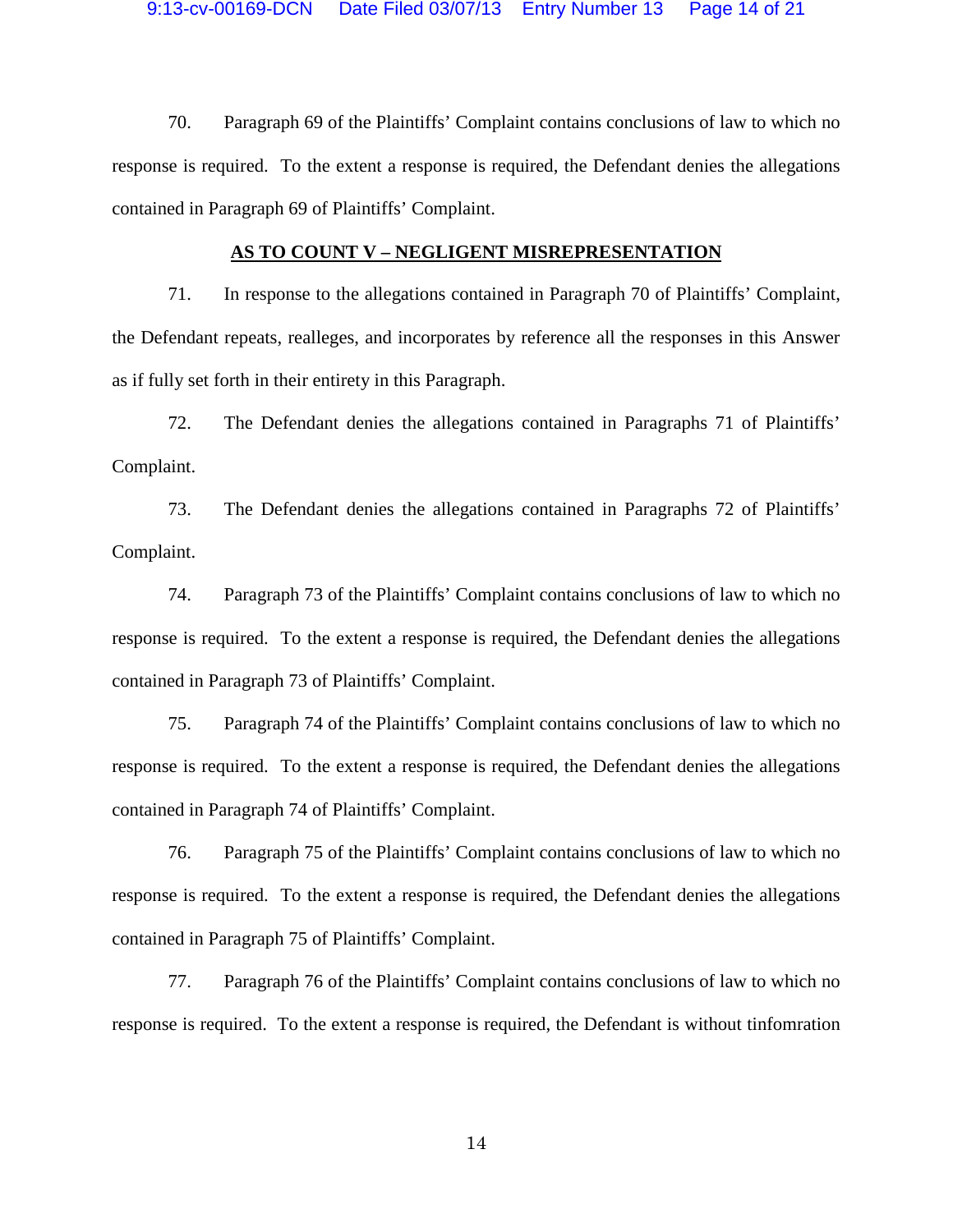sufficient to admit or deny the allegations contained in Paragraph 76 of the Plaintiffs' Complaint and, therefore, denies the same.

78. Paragraph 77 of the Plaintiffs' Complaint contains conclusions of law to which no response is required. To the extent a response is required, the Defendant denies the allegations contained in Paragraph 77 of Plaintiffs' Complaint.

79. The Defendant denies the WHEREFORE Paragraph of Plaintiffs' Complaint, being the remaining allegations in Plaintiffs' Complaint.

# **FURTHER ANSERING AND AS AN AFFIRMATIVE DEFENSE, THE DEFENDANTALLEGES: (Statute of Limitations)**

80. That Plaintiffs' causes of action against the Defendant are barred by the applicable statute of limitations.

# **FURTHER ANSERING AND AS AN AFFIRMATIVE DEFENSE, THE DEFENDANTALLEGES: (Lack of Personal Jurisdiction)**

81. This Court lacks personal jurisdiction over the Defendant, and, therefore, pursuant to Rule 12(b)(2) of the *Federal Rules of Civil Procedure*, the Plaintiffs are barred from recovery against the Defendant.

# **FURTHER ANSERING AND AS AN AFFIRMATIVE DEFENSE, THE DEFENDANTALLEGES: (Lack of Standing)**

82. That Plaintiffs do not have standing to bring the causes of action that they have asserted against the Defendant under Article III of the United States Constitution and Article V of the South Carolina Constitution.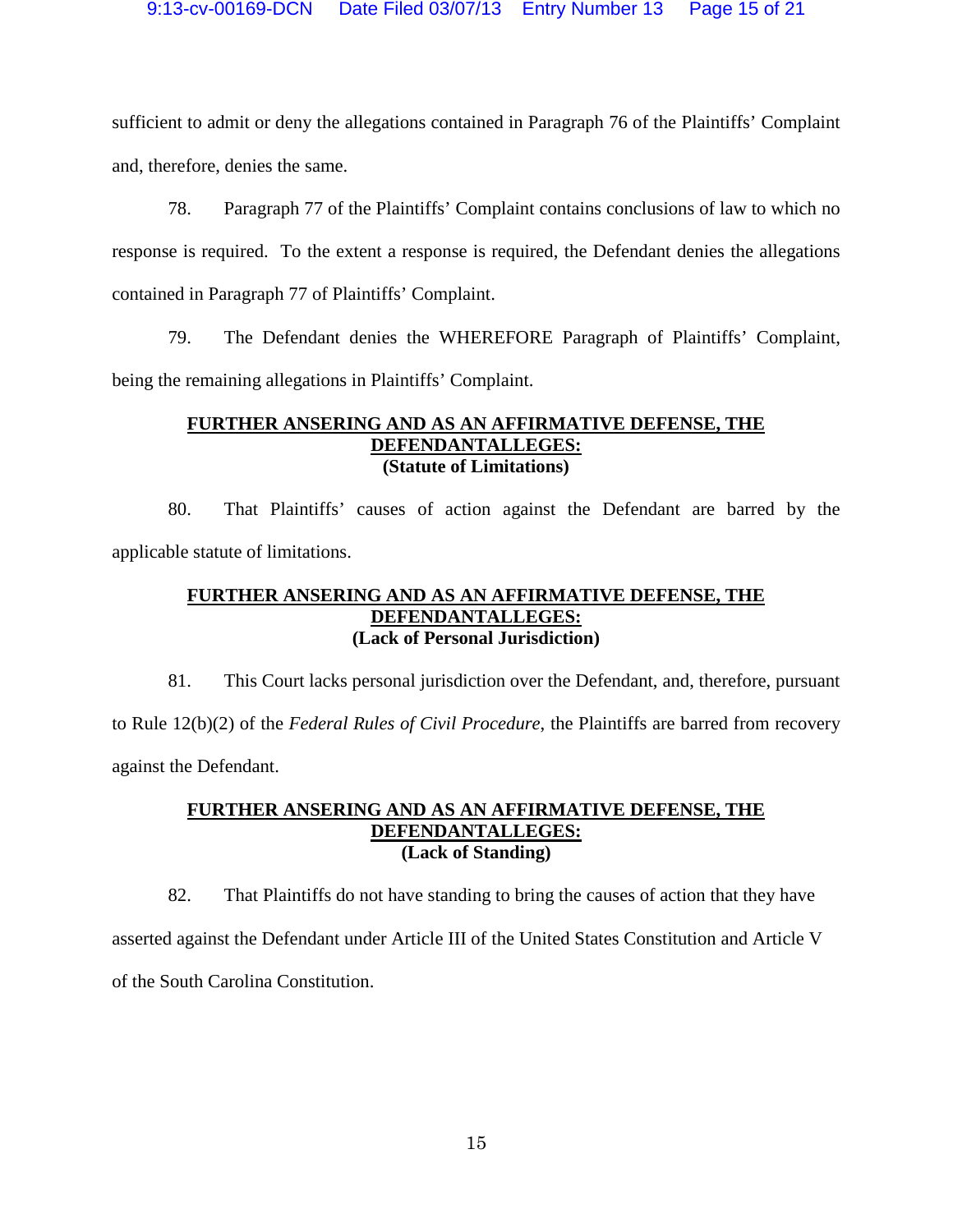# **FURTHER ANSERING AND AS AN AFFIRMATIVE DEFENSE, THE DEFENDANTALLEGES: (Failure to State a Claim)**

83. The allegations in Plaintiffs' Complaint fail to state a claim on which relief may be granted against the Defendant. Therefore, this Complaint should be dismissed for all applicable reasons in accordance with Rule 12(b)(6) of the *Federal Rules of Civil Procedure*.

# **FURTHER ANSERING AND AS AN AFFIRMATIVE DEFENSE, THE DEFENDANTALLEGES: (Lawful Acquisition)**

84. That the Defendant has lawfully acquired the right to use the property in question such that Plaintiffs are not entitled to recovery in this matter.

# **FURTHER ANSERING AND AS AN AFFIRMATIVE DEFENSE, THE DEFENDANTALLEGES: (Consent)**

85. That Plaintiffs and alleged members of their proposed class consented to the use of the property at issue by the Defendant without payment of compensation.

# **FURTHER ANSERING AND AS AN AFFIRMATIVE DEFENSE, THE DEFENDANTALLEGES: (Adverse Possession/Prescription)**

86. That the Defendant has acquired the property at issue by adverse possession or has acquired a prescriptive easement such that Plaintiffs and alleged members of their proposed class are not entitled to recovery against the Defendant.

# **FURTHER ANSERING AND AS AN AFFIRMATIVE DEFENSE, THE DEFENDANTALLEGES: (No Liability for Negligent Misrepresentation)**

87. That any of the allegedly false statements or misrepresentations alleged to have been made by or caused by the Defendant, which are specifically denied, were either casual statements, representations as to matters of law, or as to matters which Plaintiffs could have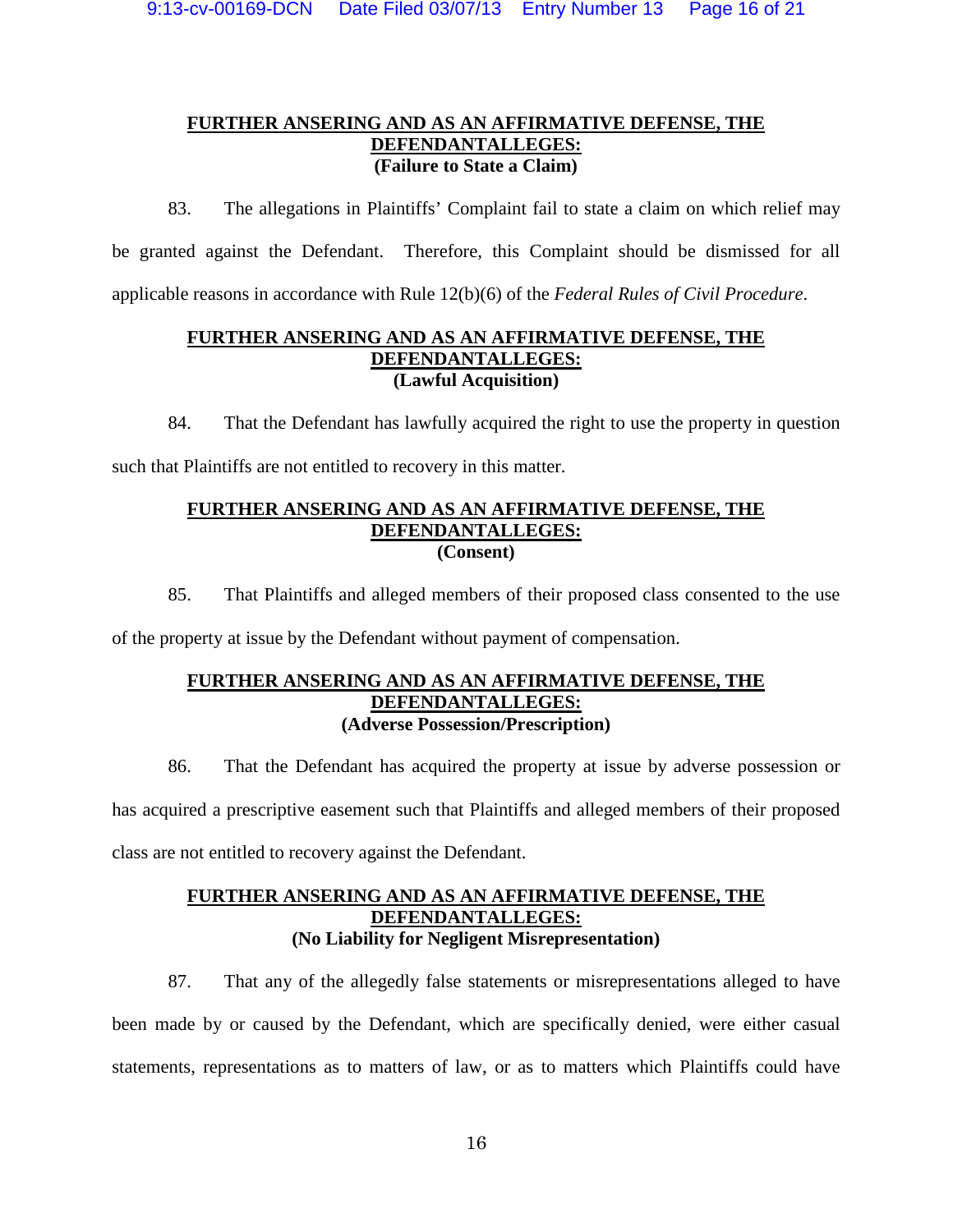ascertained on their own in the exercise of due diligence; and therefore, are not actionable against the Defendant.

# **FURTHER ANSERING AND AS AN AFFIRMATIVE DEFENSE, THE DEFENDANTALLEGES: (Double Recovery)**

88. That Plaintiffs and alleged members of their proposed class elected to pursue compensation for the alleged taking of their property against the United States and have been compensated for the same; thus barring them from recovery for the same alleged harm against the Defendant.

# **FURTHER ANSERING AND AS AN AFFIRMATIVE DEFENSE, THE DEFENDANTALLEGES: (Waiver)**

89. That Plaintiffs and alleged members of their proposed class are barred from obtaining relief by their waiver.

## **FURTHER ANSERING AND AS AN AFFIRMATIVE DEFENSE, THE DEFENDANTALLEGES: (No Taking)**

90. That Plaintiffs have failed to establish that they were wrongfully deprived of their right and title to the private property allegedly taken by the Defendant without just compensation.

# **FURTHER ANSERING AND AS AN AFFIRMATIVE DEFENSE, THE DEFENDANTALLEGES: (No Economic Deprivation)**

91. That the Defendant, under the just compensation clause of the Fifth Amendment,

did not deny Plaintiffs economically viable use of the land.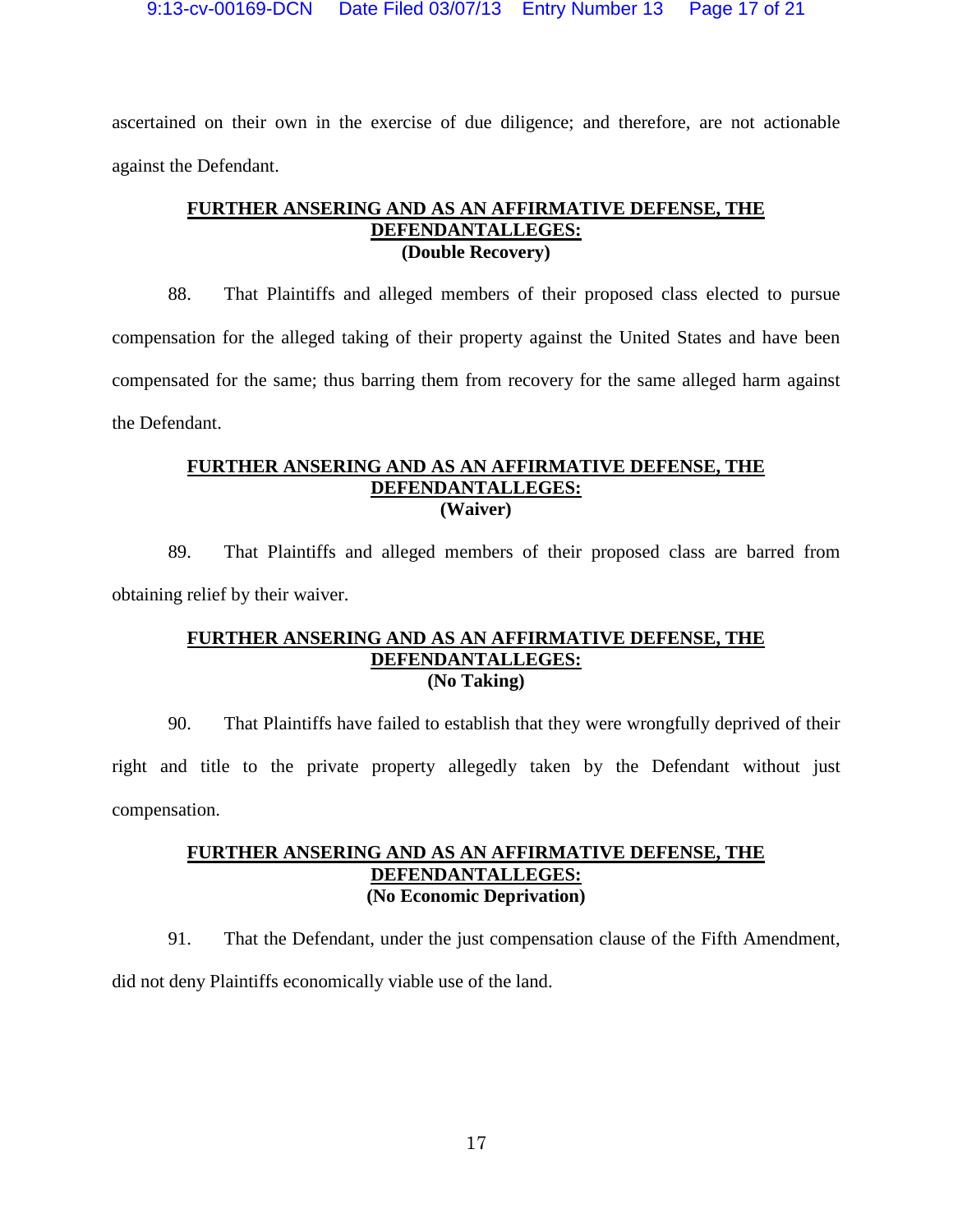# **FURTHER ANSERING AND AS AN AFFIRMATIVE DEFENSE, THE DEFENDANTALLEGES: (Good Faith)**

92. That at all times, the Defendant acted in good faith and did not directly or indirectly induce or otherwise willfully, intentionally or recklessly engage in the alleged actionable acts or conduct alleged in Plaintiffs' Complaint.

# **FURTHER ANSERING AND AS AN AFFIRMATIVE DEFENSE, THE DEFENDANTALLEGES: (Estoppel)**

93. Plaintiffs and alleged members of their proposed class are barred from seeking the relief requested by the doctrine of estoppel.

# **FURTHER ANSERING AND AS AN AFFIRMATIVE DEFENSE, THE DEFENDANTALLEGES: (Laches)**

94. That Plaintiffs and alleged members of their proposed class's undue delay in seeking relief against the Defendant bars them from recovery against the Defendant under the doctrine of laches.

# **FURTHER ANSERING AND AS AN AFFIRMATIVE DEFENSE, THE DEFENDANTALLEGES: (Failure to Join)**

95. That Plaintiffs have failed to name or join an indispensable party or parties to the present action pursuant to Rule 19 of the *Federal Rules of Civil Procedure*, including but not limited to certain persons or entities who may appear in the chain of title on the right-of-way grants, licenses, easements, or other instrumentation conveying a property interest in the subject right-of-way.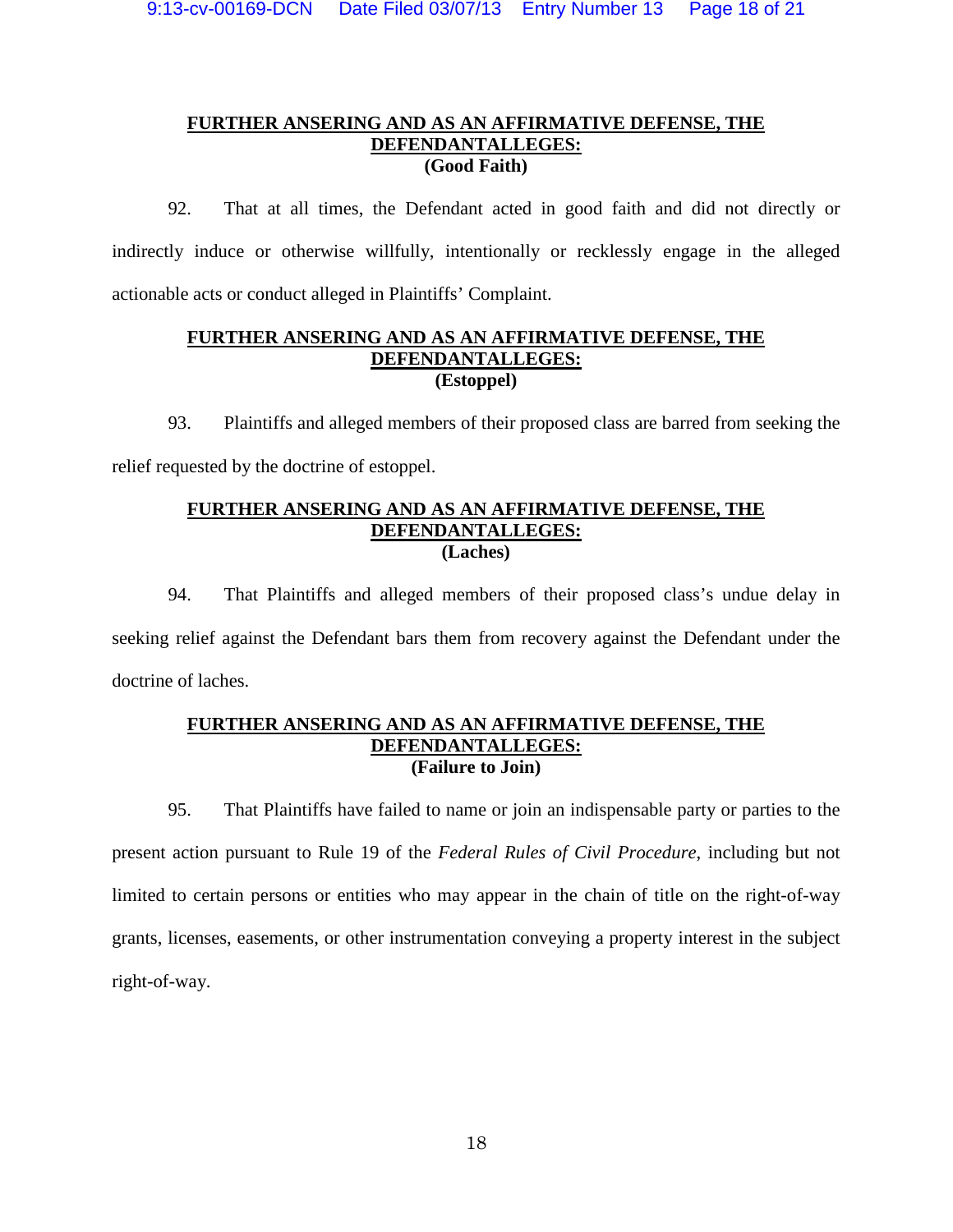# **FURTHER ANSERING AND AS AN AFFIRMATIVE DEFENSE, THE DEFENDANTALLEGES: (Release)**

96. That Plaintiffs' claims and those of Plaintiffs' proposed class members are barred by their release of such claims.

# **FURTHER ANSERING AND AS AN AFFIRMATIVE DEFENSE, THE DEFENDANTALLEGES: (Recovery Limited)**

97. Plaintiffs' claims and those of Plaintiffs' proposed class members are limited by any recovery received directly or indirectly from any person or entity for the alleged taking of their alleged property interest, including the United States.

# **FURTHER ANSERING AND AS AN AFFIRMATIVE DEFENSE, THE DEFENDANTALLEGES: (Governmental Immunity/Tort Claims Act)**

98. The Defendant, The Beaufort-Jasper Water & Sewer Authority, is a governmental entity as defined by South Carolina Code Ann. § 15-78-30 and as such is immune from liability for any tort except as specifically waived by the South Carolina Tort Claims Act pursuant to § 15-78-60. No award for damages under Chapter 78 shall include punitive or exemplary damages or prejudgment interest or exceed the statutory limits contained therein. South Carolina Code Ann. Sec. 15-78-120.

# **FURTHER ANSERING AND AS AN AFFIRMATIVE DEFENSE, THE DEFENDANTALLEGES: (Set Off)**

99. To the extent the Plaintiffs may have settled their claims for alleged damages with certain parties, the Defendant is entitled to credit in the amount of any such settlement heretofore or hereafter made between the Plaintiffs and any such party.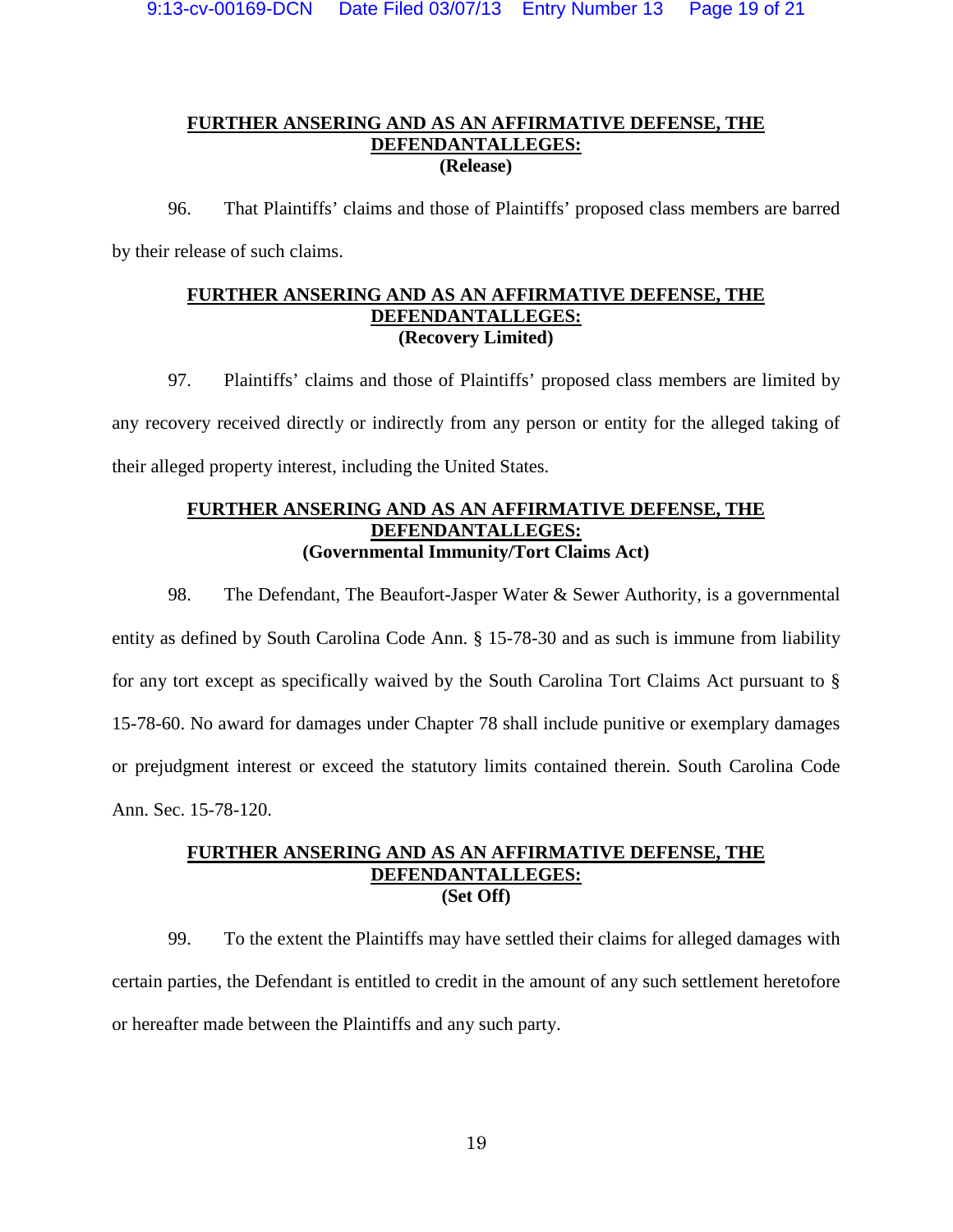# **FURTHER ANSERING AND AS AN AFFIRMATIVE DEFENSE, THE DEFENDANTALLEGES: (Reservation and Non-Waiver)**

100. The Defendant reserves any additional and further defenses as may be revealed by additional information during the course of discovery and investigation, and as are consistent with the *Federal Rules of Civil Procedure*.

WHEREFORE, having fully answered Plaintiffs' Complaint subject to any motions or other pleadings, and having asserted the above affirmative defenses, the Defendant, The Beaufort-Jasper Water & Sewer Authority prays that Plaintiffs' Complaint be dismissed in its entirety with prejudice and that the Court award reasonable attorney's fees to the Defendant for defending this matter together with such other relief as the Court deems proper.